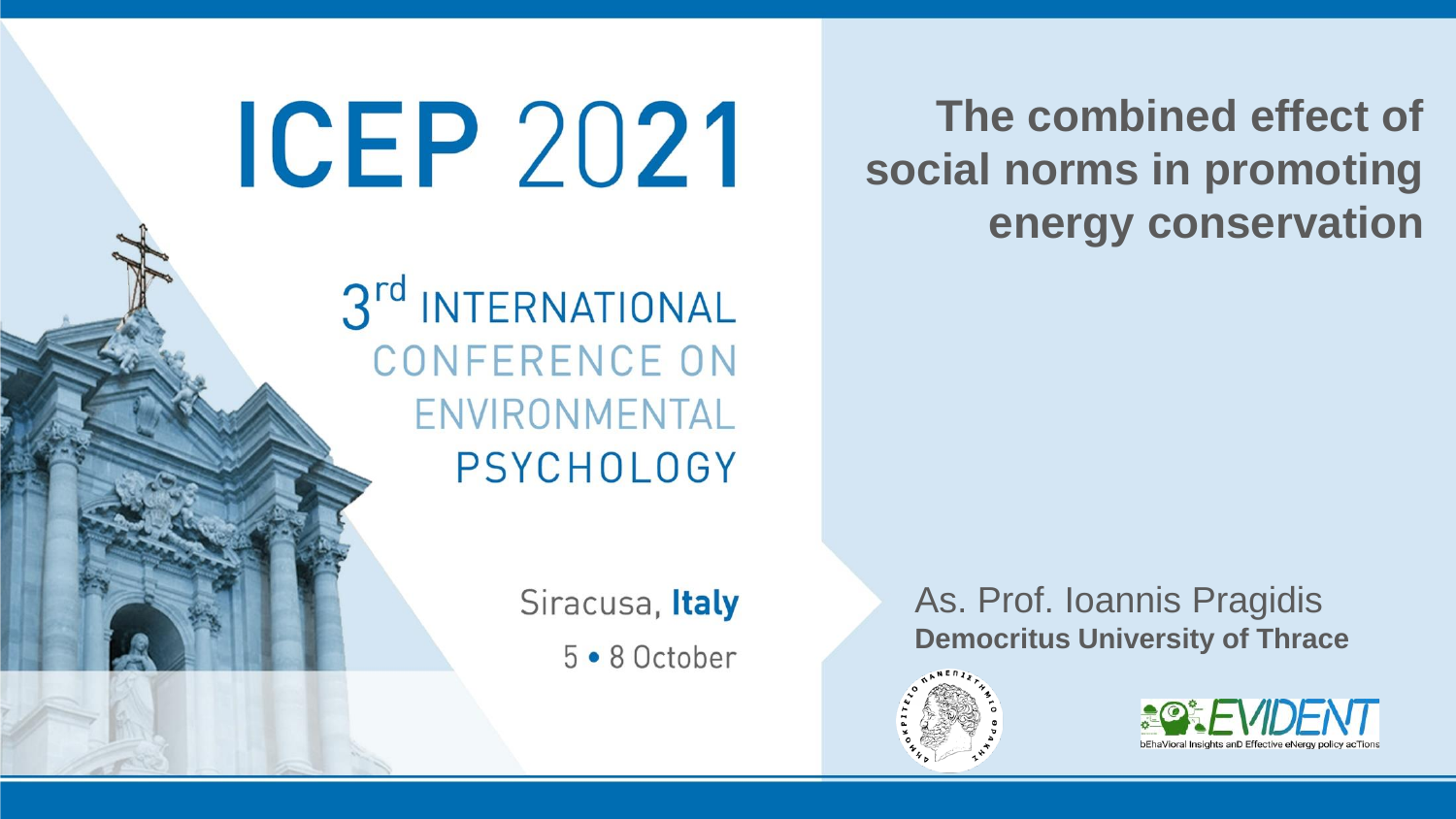## **Research background**

• Social nudges can be more cost-effective than market-based regulatory instruments (*Allcott and Mullainathan, 2010, and Benartzi et al., 2017)*

For example, Allcott (2011a), shows that non price interventions could decrease energy consumption by 2%. Several other studies show a decrease in energy consumption within the range of 2%-4%.

Yet, existing work on nudges has exclusively evaluated their effectiveness in isolation. Thus, there is little empirical evidence exploring the effectiveness of nudges within the broader context of multiple instruments and objectives.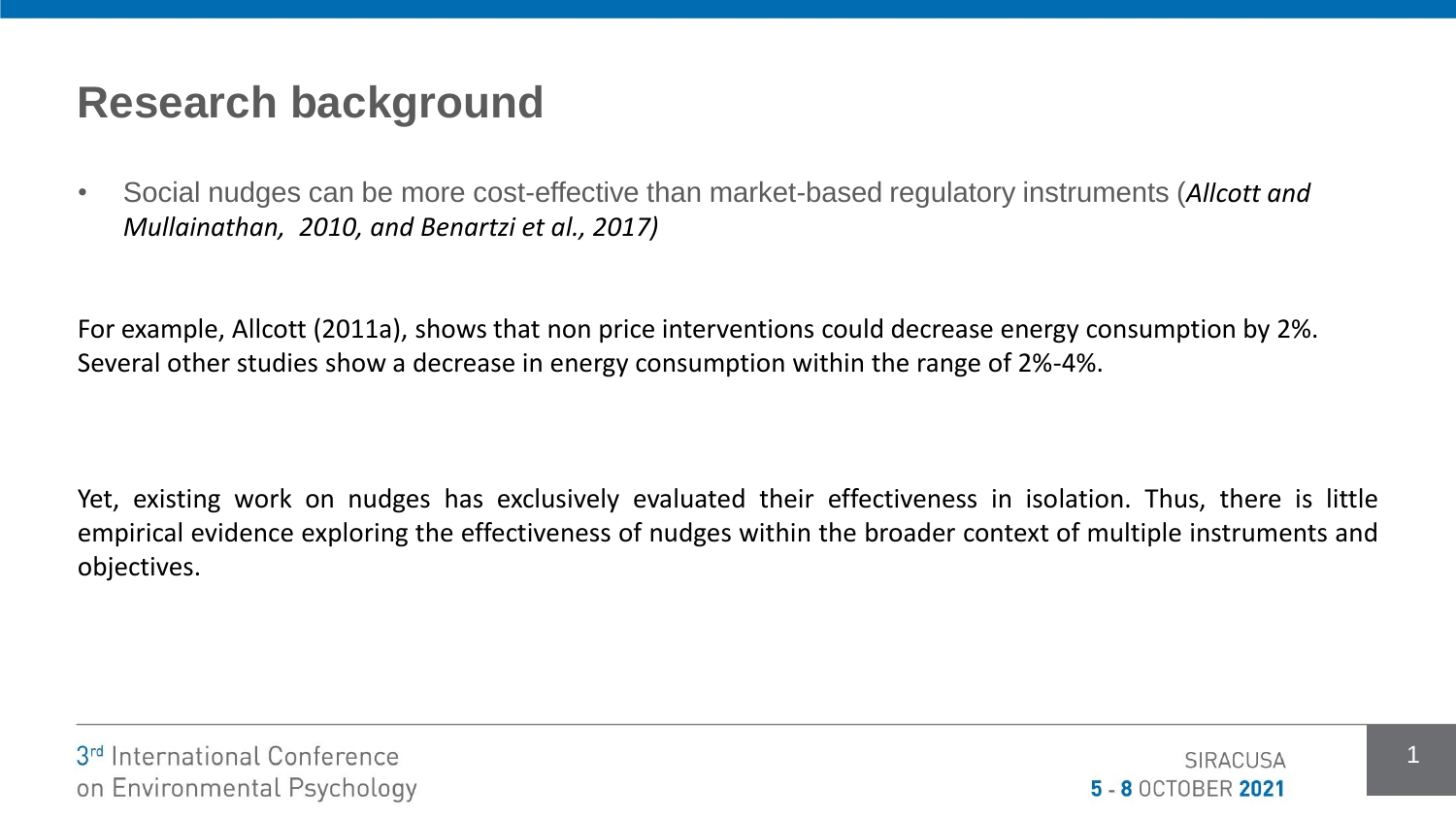## **Research background**

Few examples include:

- Bonan et al., (2020): Descriptive and injunctive feedback when used in combination increase energy conservation.
- Brandon et al., (2019): Both HER+PER when used in isolation reduce peak load electricity consumption. On the other hand, when used in combination almost double their impact on energy conservation.
- Sudarshan, (2017): Households that were provided with only HER reduced consumption, while households that were provided with both price incentives and peer comparison increased consumption relative to the peer comparisons alone treatment group.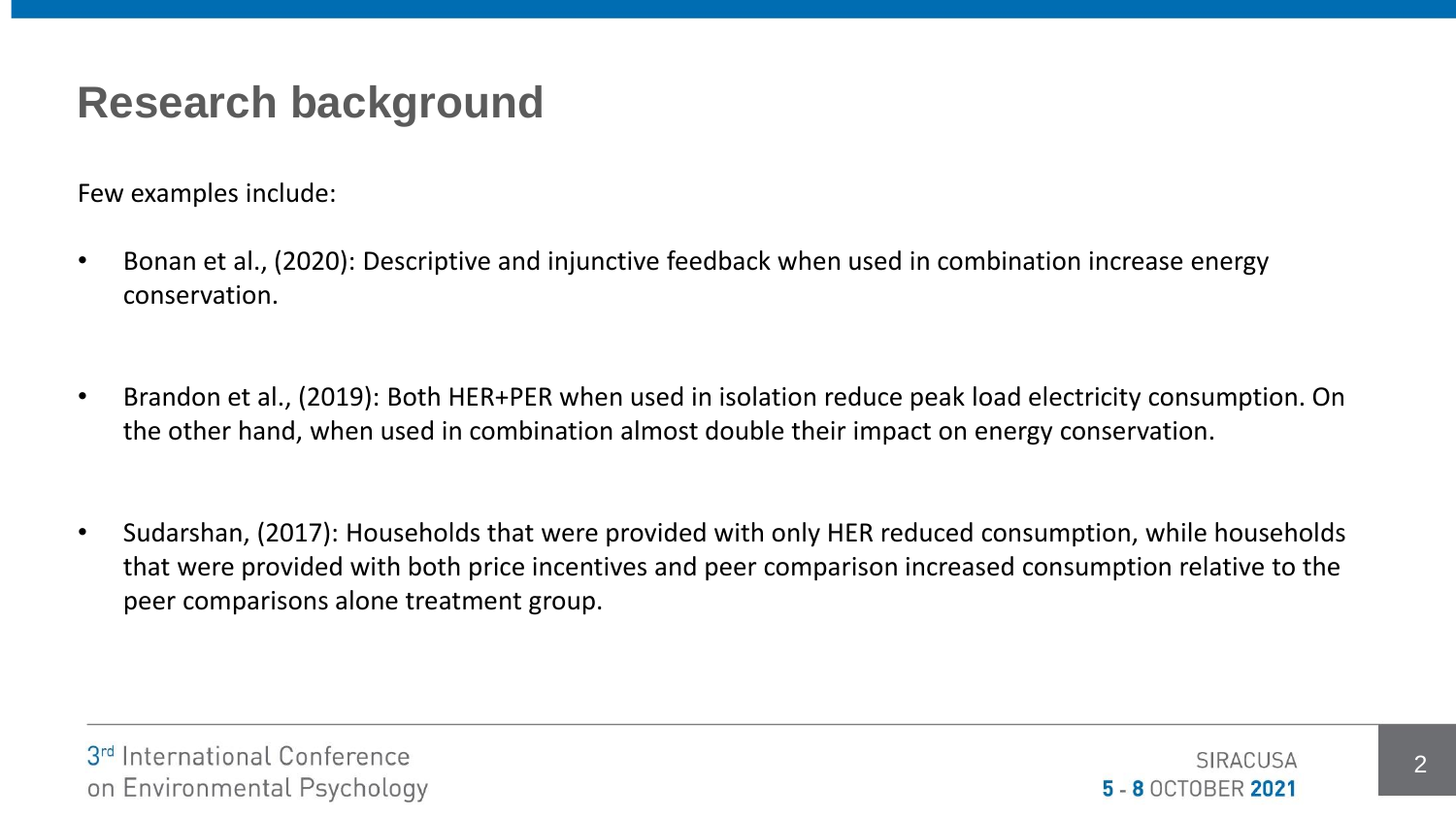#### **Research outline**

In this study, we explore whether nudges succumb to crowd out effects.

#### More specifically, we test:

- Does HER increase its impact when used in combination with different energy-saving tips?
- Does the provision of different types of energy-saving tips on a regular basis create habituation, dishabituation or habit formation?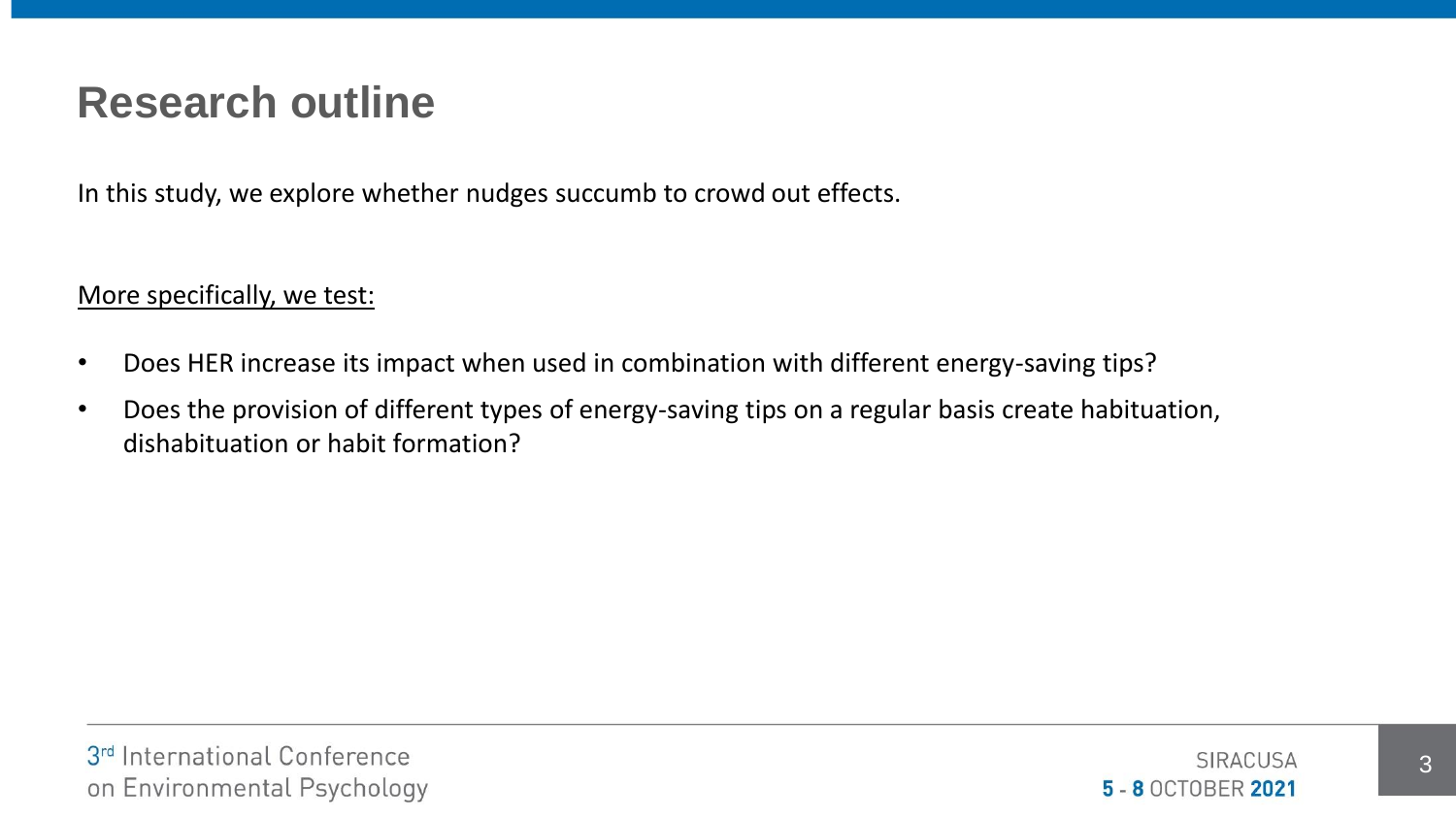#### **Research design**

First, we use energy consumption data on an hourly basis, from a Swedish company (1,100 households).

For the first 4 months the sample splits between:

- control group receive nothing
- HER group 1 receive normal HER that include energy saving tips
- HER group 2 receive normal HER without energy saving tips

After the first 4 months and for the next four months the sample splits between:

Split control group – Super control and control 1

- Super control receive nothing
- Control 1 receive energy saving tips on a frequent basis
- HER group 2 receive normal HER along with energy saving tips on a frequent basis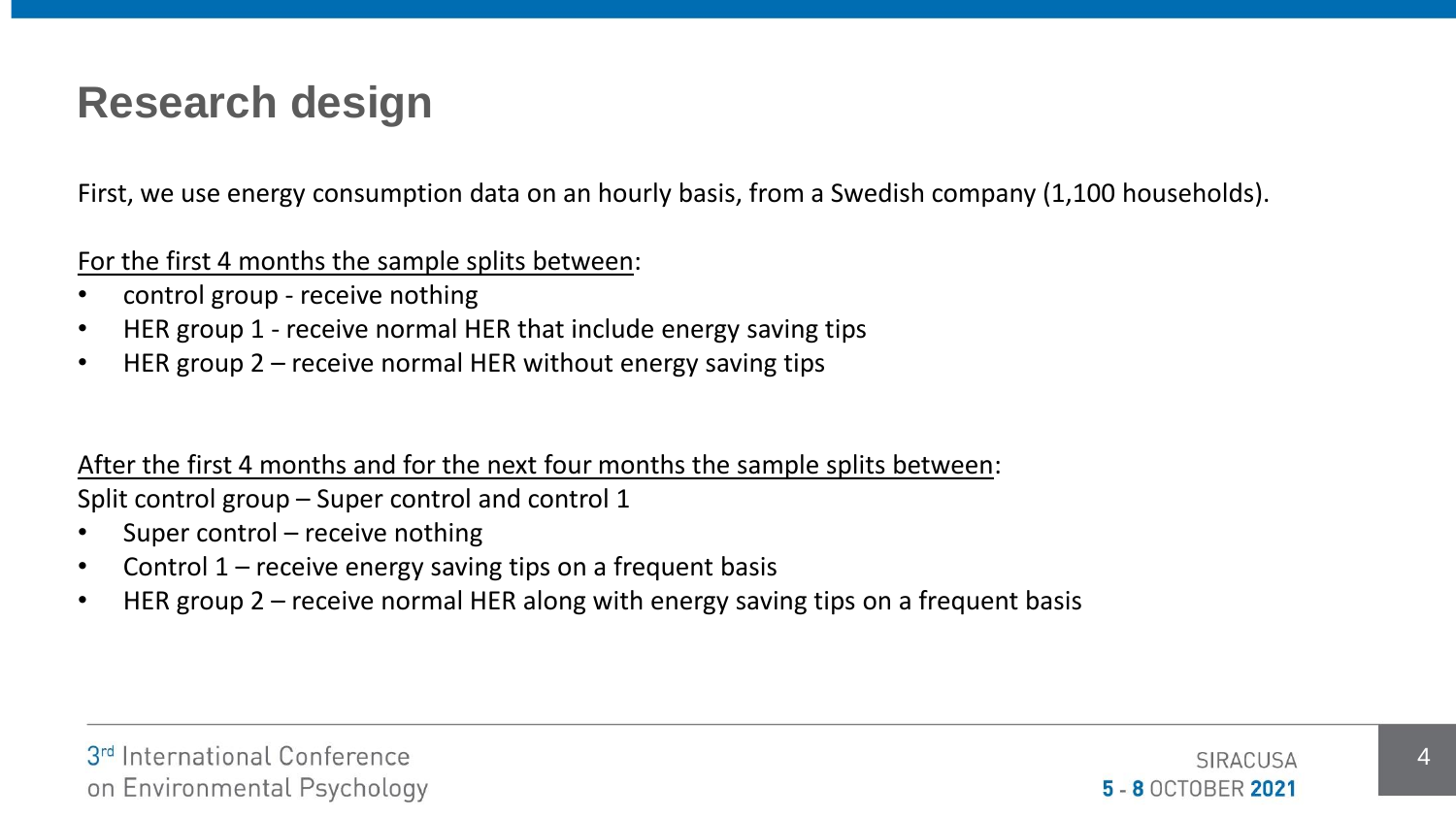## **Research design**

- HERs will be send out on a bi-weekly basis via e-mail in html format
- Saving tips will be sent to consumers on a more frequent basis in an effort for habit formation
- Saving tips are classified in three categories:
	- 1. Daily consumption
	- 2. Upgrading house electric appliances
	- 3. Improving house's energy performance

39 different tips have been identified and the list is being expanding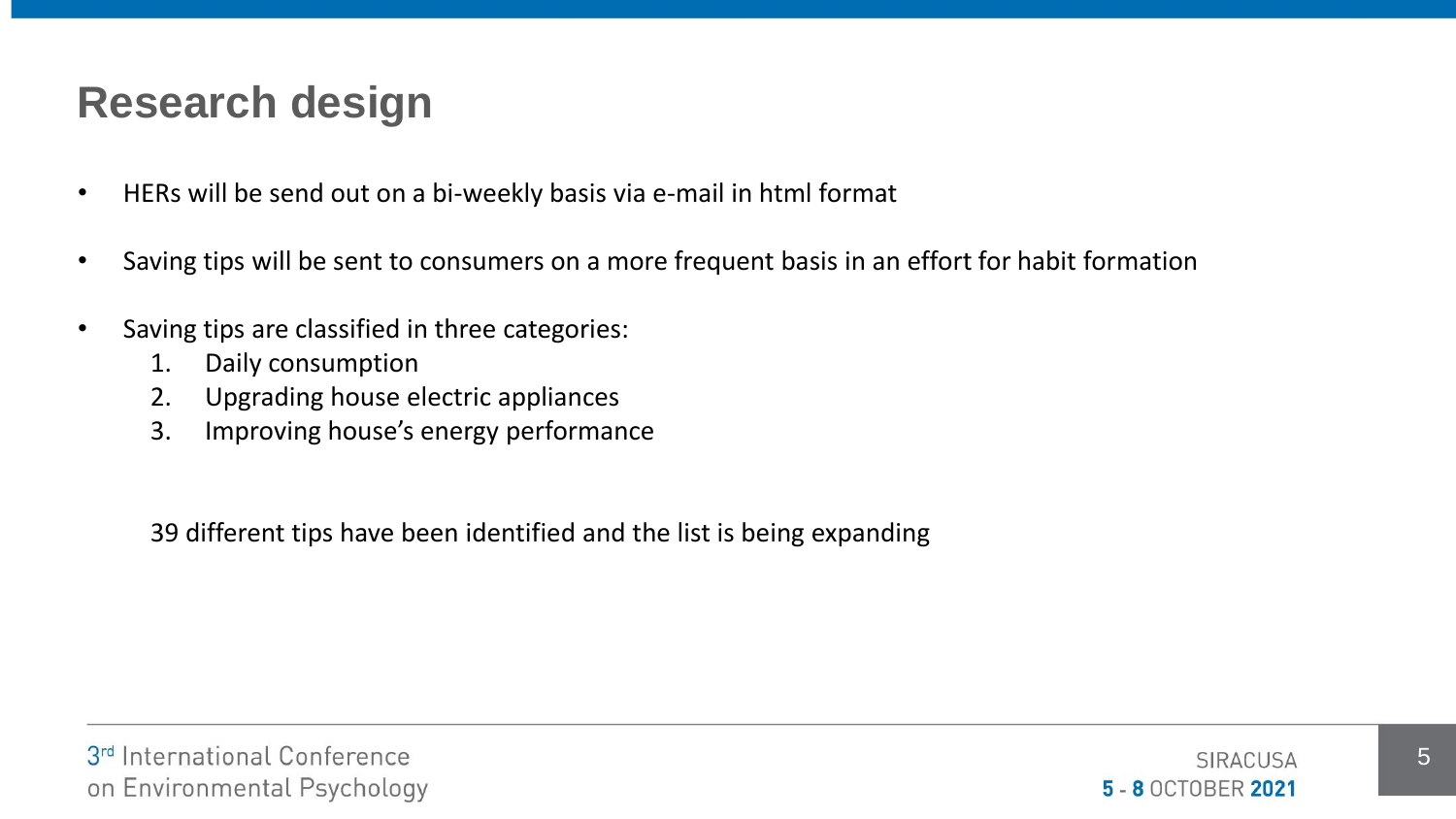

3rd International Conference on Environmental Psychology

SIRACUSA 5 - 8 OCTOBER 2021

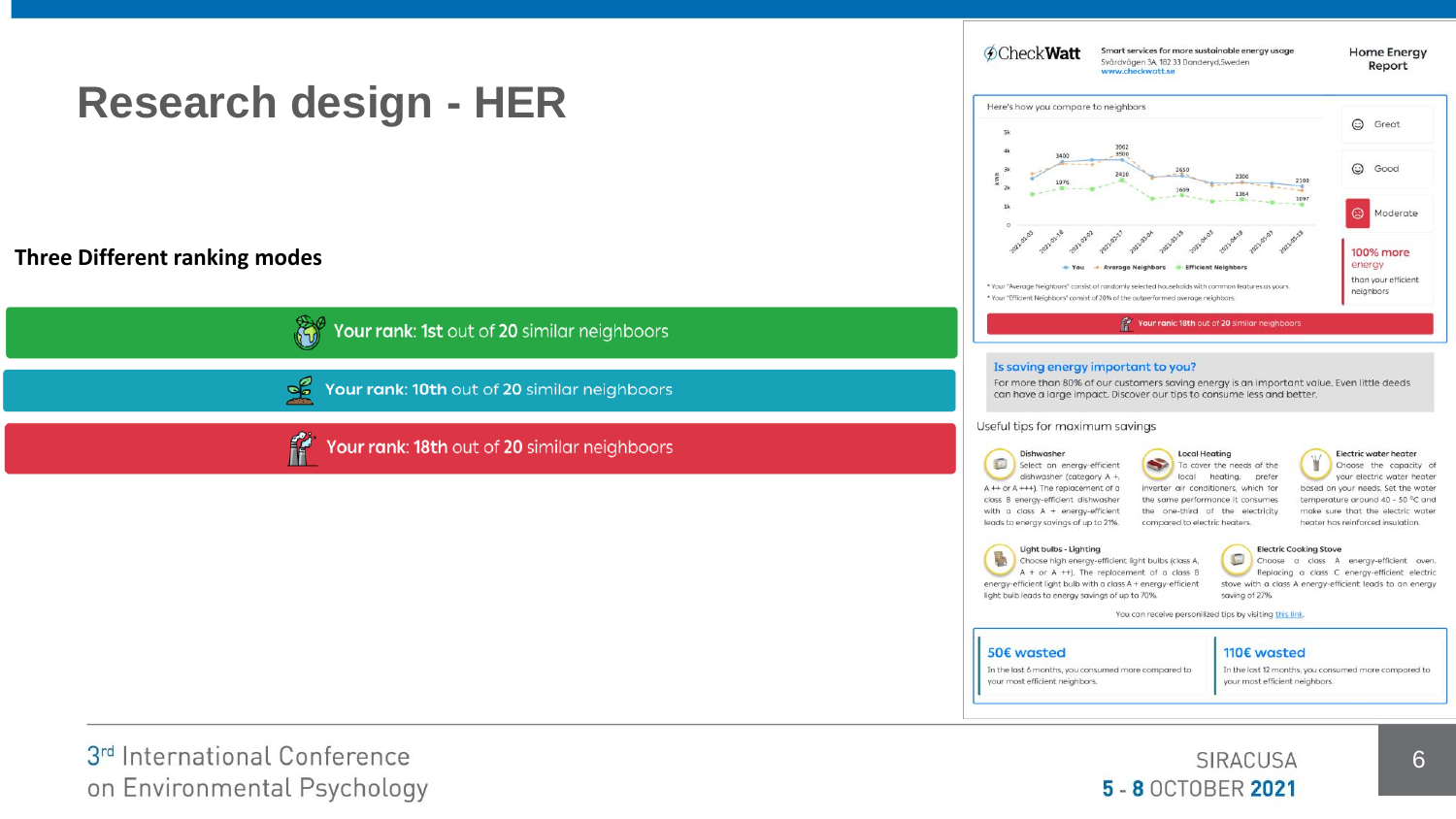# **Policy objectives and next actions**

• If nudges are susceptible to crowd out effects, then earlier studies may overstate the effect of nudges

Next actions:

- 1. Informational material to be defined by end of October
- 2. Define the size of the different groups for having experimental power
- 3. Disseminate informational material in mid-November
- 4. Provide results by the end of 2022.